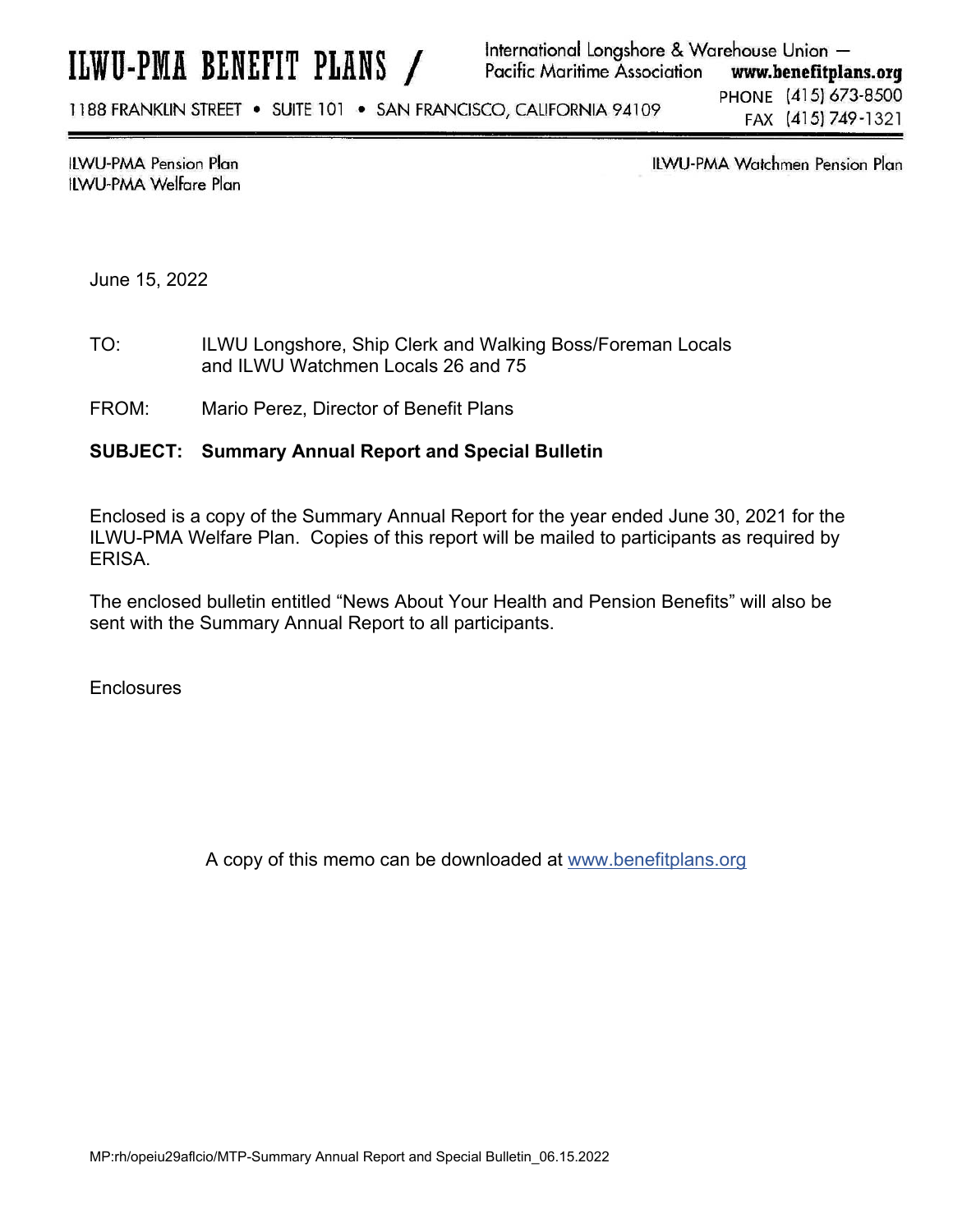#### **SUMMARY ANNUAL REPORT FOR ILWU-PMA WELFARE PLAN**

 This is a summary of the annual report of the ILWU-PMA Welfare Plan, a health, life insurance, dental, vision, temporary disability and death benefits plan (Employer Identification Number 94-6068578, Plan Number 501), for the plan year July 1, 2020 through June 30, 2021. The annual report has been filed with the Employee Benefits Security Administration, as required under the Employee Retirement Income Security Act of 1974 (ERISA).

#### **Insurance Information**

 The plan has insurance contracts with Kaiser Foundation Health Plan Northwest, Gentle Dental, Vision Service Plan, Dental Health Services CA, Dental Health Services of Washington, Kaiser Foundation Health Plan Northern California, Delta Dental of California, Kaiser Washington, Kaiser Foundation Health Plan Southern California, Harbor Dental Associates, Cigna Life Insurance Co. Of North America and Life Map-Regence Life and Health Insurance Company to pay certain health, prescription drug, dental, vision, life, and accidental death and dismemberment claims incurred under the terms of the plan. The total premiums paid for the plan year ending June 30, 2021 were \$183,955,081.

 Because they are so called "experience-rated" contracts, the premium costs are affected by, among other things, the number and size of claims. Of the total insurance premiums paid for the plan year ending June 30, 2021, the premiums paid under such "experience-rated" contracts were \$43,429,551 and the total of all benefit claims charged under these experience-rated contracts during the plan year was \$28,681,808.

### **Basic Financial Statement**

Benefits under the plan are provided by insurance and a trust fund. Plan expenses were \$819,936,954. These expenses included \$63,022,093 in administrative expenses and \$756,914,861 in benefits paid to participants and beneficiaries and to insurance carriers for the provision of benefits. A total of 24,083 persons were participants in or beneficiaries of the plan at the end of the plan year.

The value of plan assets, after subtracting liabilities of the plan, was \$123,419,274 as of June 30, 2021, compared to \$132,217,403 as of July 01, 2020. During the plan year, the plan experienced a decrease in its net assets of \$8,798,129. The plan had total income of \$811,138,825 including employer contributions of \$794,817,659, employee contributions of \$10,045,017, other COBRA/self-pay contributions of \$45,981, earnings from investments of \$18,094, and Medicare subsidy \$6,212,074.

## **Your Rights to Additional Information**

 You have the right to receive a copy of the full annual report, or any part thereof, on request. The items listed below are included in that report:

1. An accountant's report;

.

- 2. Financial information;
- 3. Assets held for investment;
- 4. Insurance information, including sales commissions paid by insurance carriers;
- 5. Information on payments to service providers.

 To obtain a copy of the full annual report, or any part thereof, write or call the plan administrator, at 1188 Franklin Street, 3rd Floor, San Francisco, CA 94109-6800 and phone number, 415-673-8500.

 You also have the legally protected right to examine the annual report at the main office of the plan: 1188 Franklin Street, 3rd Floor, San Francisco, CA 94109-6800, and at the U.S. Department of Labor in Washington, D.C., or to obtain a copy from the U.S. Department of Labor upon payment of copying costs. Requests to the Department should be addressed to: Public Disclosure Room, Room N-1513, Employee Benefits Security Administration, U.S. Department of Labor, 200 Constitution Avenue, N.W., Washington, D.C. 20210.

## **Paperwork Reduction Act Statement**

According to the Paperwork Reduction Act of 1995 (Pub. L. 104-13) (PRA), no persons are required to respond to a collection of information unless such collection displays a valid Office of Management and Budget (OMB) control number. The Department notes that a Federal agency cannot conduct or sponsor a collection of information unless it is approved by OMB under the PRA, and displays a currently valid OMB control number, and the public is not required to respond to a collection of information unless it displays a currently valid OMB control number. See 44 U.S.C. 3507. Also, notwithstanding any other provisions of law, no person shall be subject to penalty for failing to comply with a collection of information if the collection of information does not display a currently valid OMB control number. See 44 U.S.C. 3512.

The public reporting burden for this collection of information is estimated to average less than one minute per notice (approximately 3 hours and 11 minutes per plan). Interested parties are encouraged to send comments regarding the burden estimate or any other aspect of this collection of information, including suggestions for reducing this burden, to the U.S. Department of Labor, Office of the Chief Information Officer, Attention: Departmental Clearance Officer, 200 Constitution Avenue, N.W., Room N-1301, Washington, DC 20210 or email DOL\_PRA\_PUBLIC@dol.gov and reference the OMB Control Number 1210-0040.

OMB Control Number 1210-0040 (expires 06/30/2022)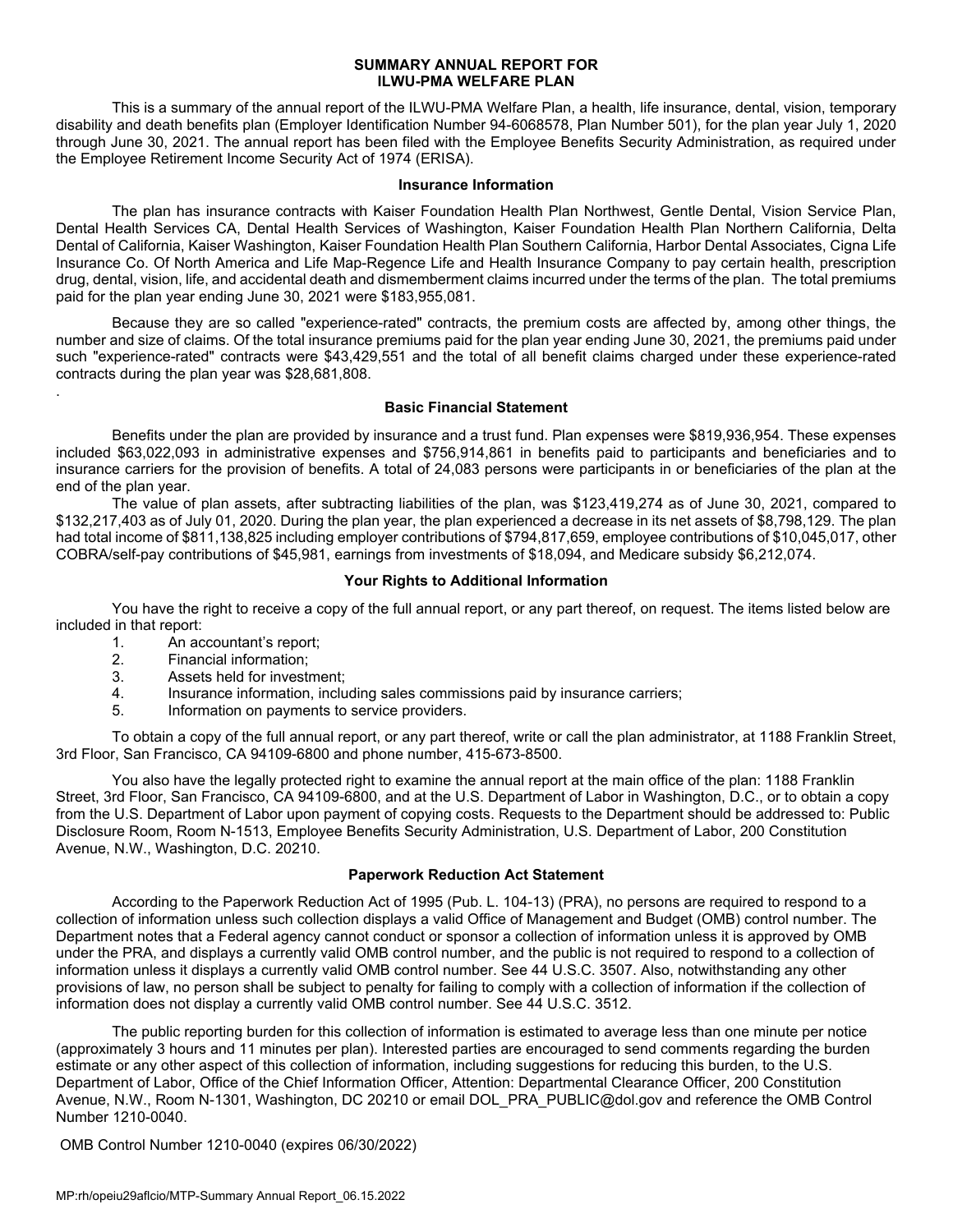# **June 2022**

# **NEWS ABOUT YOUR HEALTH AND PENSION BENEFITS**

The information that follows concerns health and pension benefits for *eligible* active and retired *L*ongshoremen, Ship Clerks, Walking Bosses/Foremen and Watchmen, and their qualified dependents.

## **Women's Health and Cancer Rights Act of 1998:**

On October 21, 1998 Congress passed the "Women's Health and Cancer Rights Act of 1998." Under this law, effective January 1, 1999 health plans must provide the following coverage after a mastectomy, as determined in consultation with the attending physician and the patient:

- $\Rightarrow$  reconstruction of the breast on which the mastectomy was performed
- $\Rightarrow$  surgery and reconstruction of the other breast to produce a symmetrical (balanced) appearance
- $\Rightarrow$  prostheses (artificial replacements)

 $\Rightarrow$  services for physical complications resulting from the mastectomy

All ILWU-PMA Welfare Plan health care programs provide this coverage and are in compliance with the law. *If you have any questions about this law, please contact your respective health plan or the Benefit Plans Office.* 

### **Life Insurance Beneficiary Designation Form (for Active and Retired Longshoremen):**

Please remember to keep your Beneficiary Designation Form current. Changes in beneficiary designation may be made at any time by submitting a new Beneficiary Designation Form to the Benefit Plans Office. The Beneficiary Designation Form is available at your Local and the Benefit Plans Office.

**Beneficiary Designation Forms must be submitted to the Trustees c/o the ILWU-PMA Benefit Plans Office, 1188 Franklin Street, Suite 101, San Francisco, CA 94109. A change in beneficiary designation is not effective until the completed and signed form is received by the Trustees at the Benefit Plans Office.** 

## **Active and Retired Member's Address Changes:**

It is important to notify the Plan office when your **address changes**. To request an address change, call the Benefit Plans Office at (415) 673-8500 to request a Record Change Form, or you can download the form at www.benefitplans.org. Actives and Retirees can also send a signed written address change request to: ILWU-PMA Benefit Plans, 1188 Franklin Street, Suite 101, San Francisco, CA 94109. Signed documentation can also be faxed to (415) 749-1321.

## **Who May Sign on Behalf of Pensioners:**

Under the rules of the ILWU-PMA Pension Plan, pension checks, address change requests, etc., must be signed by the pensioner or other person authorized to act on the pensioner's behalf, such as a court appointed guardian and/or conservator of the pensioner's estate. Under certain circumstances, benefit payments may be mailed to a pensioner in care of a Social Security Representative Payee or the holder of a power of attorney, and such person will be allowed to sign on the pensioner's behalf for certain Plan purposes. Documentation of the status as guardian, conservator, Social Security Representative Payee or holder of power of attorney must be sent to, and found acceptable by, the Benefit Plans